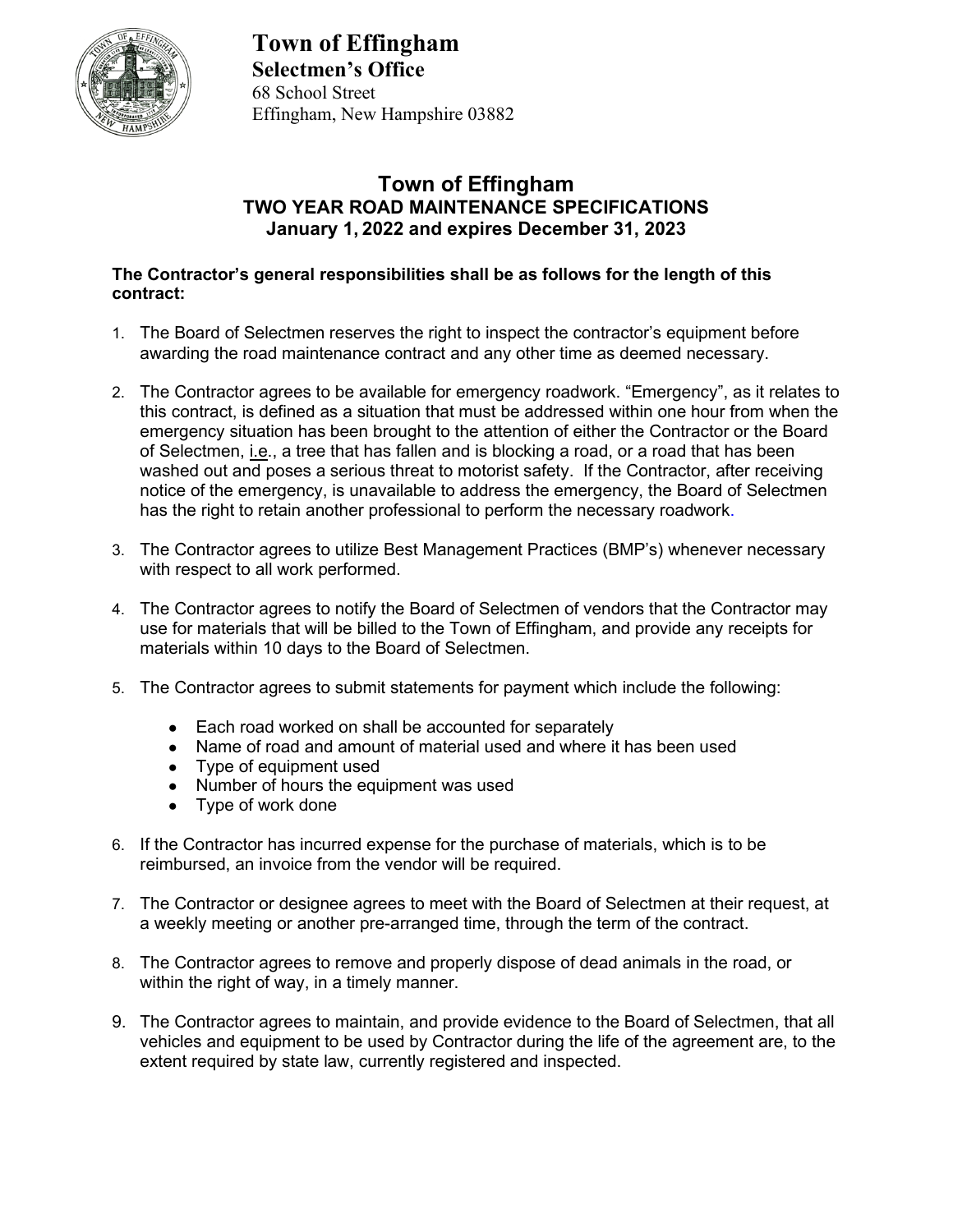- 10. The Contractor will be responsible for managing traffic safety while working on any road as directed and approved by the Effingham Police Department.
- 11. The Contractor must submit the following documentation with the proposal, and will be required to maintain and enforce the items listed in this section. All items must be kept current and on file at the Selectmen's Office throughout the duration of this contract. Proof of applicable insurance coverage and other pertinent documentation must be kept on file with the Town for any Board approved sub-contractors as well.
	- A The Contractor shall provide proof of current and adequate automobile and equipment insurance coverage.
	- B The Contractor shall provide proof of current Worker's Compensation insurance covering the Contractor's employees
	- C The Contractor shall provide proof of current and sufficient property liability insurance with a minimum coverage of One Million Dollars (\$1,000,000.00) for each occurrence, and a minimum aggregate of Two Million Dollars (\$2,000,000.00), issued by a recognized insurance company satisfactory to the Town.
	- D. The Contractor shall notify the insurance company issuing the aforementioned insurance policies, to include the Town of Effingham as additionally insured. The Contractor shall also procure a written agreement from his/her insurance companies that they will provide at least ten (10) days written notice to the Town in the event of policy cancellation prior to execution of the contract.
	- E. The Contractor will submit a completed hourly rate agreement stating proposed contract rates. The Contractor must sign and date the non-collusion clause at the bottom of the form.

## **All the aforementioned documentation contained in this section must be part of the proposal package submitted. Missing documentation will result in the proposal being rejected by the Board of Selectmen.**

- 12. The per hour cost of equipment and operator, as submitted with the proposal package on the "Road Maintenance Hourly Rate Agreement", will remain in force for the term of this agreement.
- 13. The Contractor agrees to indemnify, hold harmless and release the Town of Effingham for any and all liability and/or claims for personal injury or damage to property, including attorney's fees, arising from the Contractor's performance under this Contract.
- 14. The Contractor agrees to check messages on the town's emergency road number at least daily and more frequently during severe weather events.The Contractor will also provide the Board of Selectmen a list of phone numbers to be used should the Contractor needs to be contacted.
- 15. When there has been a severe weather event, the Contractor will be required to check all town roads for wash-outs, downed trees, etc. within a reasonable timeframe following the weather event.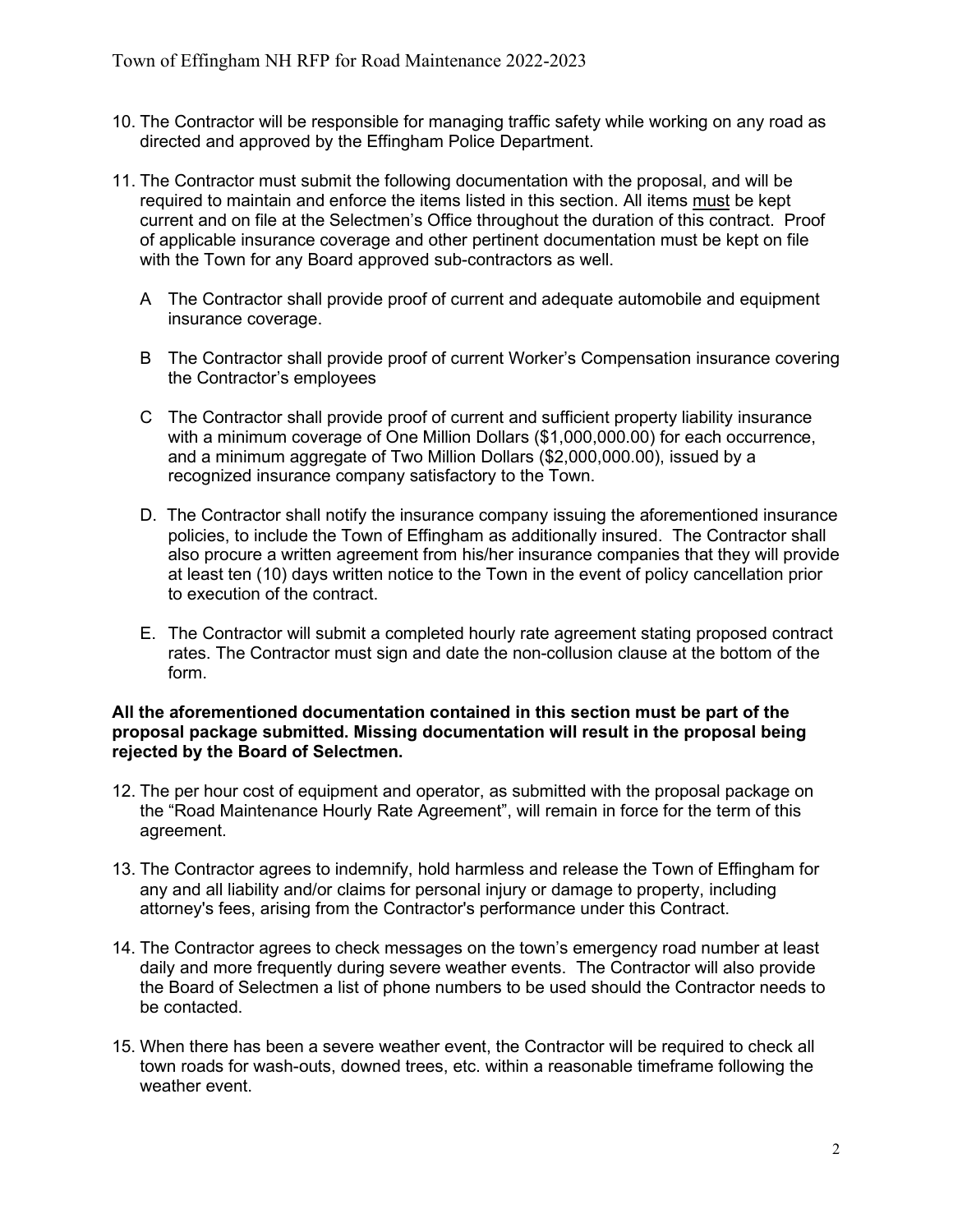- 16. During the term of the contract, the Contractor is responsible for monitoring the condition of all Town roads. The Selectmen will provide a list of gravel roads that will periodically need to be maintained with a grader and/or york rake. If either the Contractor or the Board of Selectmen discern a road or roads need to be graded due to road condition at a time other than those times when all gravel roads are scheduled for grading it will only be done with permission from the Board of Selectmen.
- 17. The Contractor agrees to advise the Board of Selectmen of recommended road repairs, in order of priority, including, but not limited to: culvert replacement, areas requiring cold patch and roads in need of ditching and providing an estimated cost of materials and labor.
- 18. Ditches and town-owned culverts are to be cleaned and kept free of debris as directed by the Board of Selectmen..
- 19. The Contractor may be responsible for overseeing calcium chloride application on gravel roads. This may require the Contractor to ride in the truck during the entire application process to ensure application on all town gravel roads.
- 20. The Contractor further agrees:
	- A. To perform road maintenance throughout the term of the contract, such as removing fallen trees, branches and other debris from Town roads, and repairing dangerous road conditions such as seasonal frost heaves, potholes, etc.
	- B. To be responsible for posting "FROST HEAVES" signs for those areas requiring them. The Town of Effingham will provide the Contractor with the signs.
	- C. To post weight limit signs in the spring when the Selectmen have deemed necessary, and remove the signs when the Selectmen vote to lift the weight restriction. The Town of Effingham will provide the Contractor with the signs.
- 21. If the Contractor fails, at any time, to substantially perform its obligations under the agreement, including failing to comply with the road maintenance specifications, after receiving notice from the Board of Selectmen of the insufficiency and failing to cure the insufficiency within the time period stated by the Board in its notice, the Board may terminate the agreement immediately.
- 22. The agreement shall become binding upon the parties when signed, and shall supercede all prior or contemporaneous communications or negotiations, both oral and written, and constitutes the entire agreement between the parties. These road maintenance specifications shall be incorporated into and made part of the the parties' agreement.
- 23. There shall be no amendment to the parties' agreement or these road specifications, unless such amendment is in writing and signed by both parties.
- 24. If any provision of the parties' agreement or these road maintenance specifications is deemed invalid, the other provisions shall not be affected thereby.
- 25. The parties' agreement shall be governed by the law of the State of New Hampshire.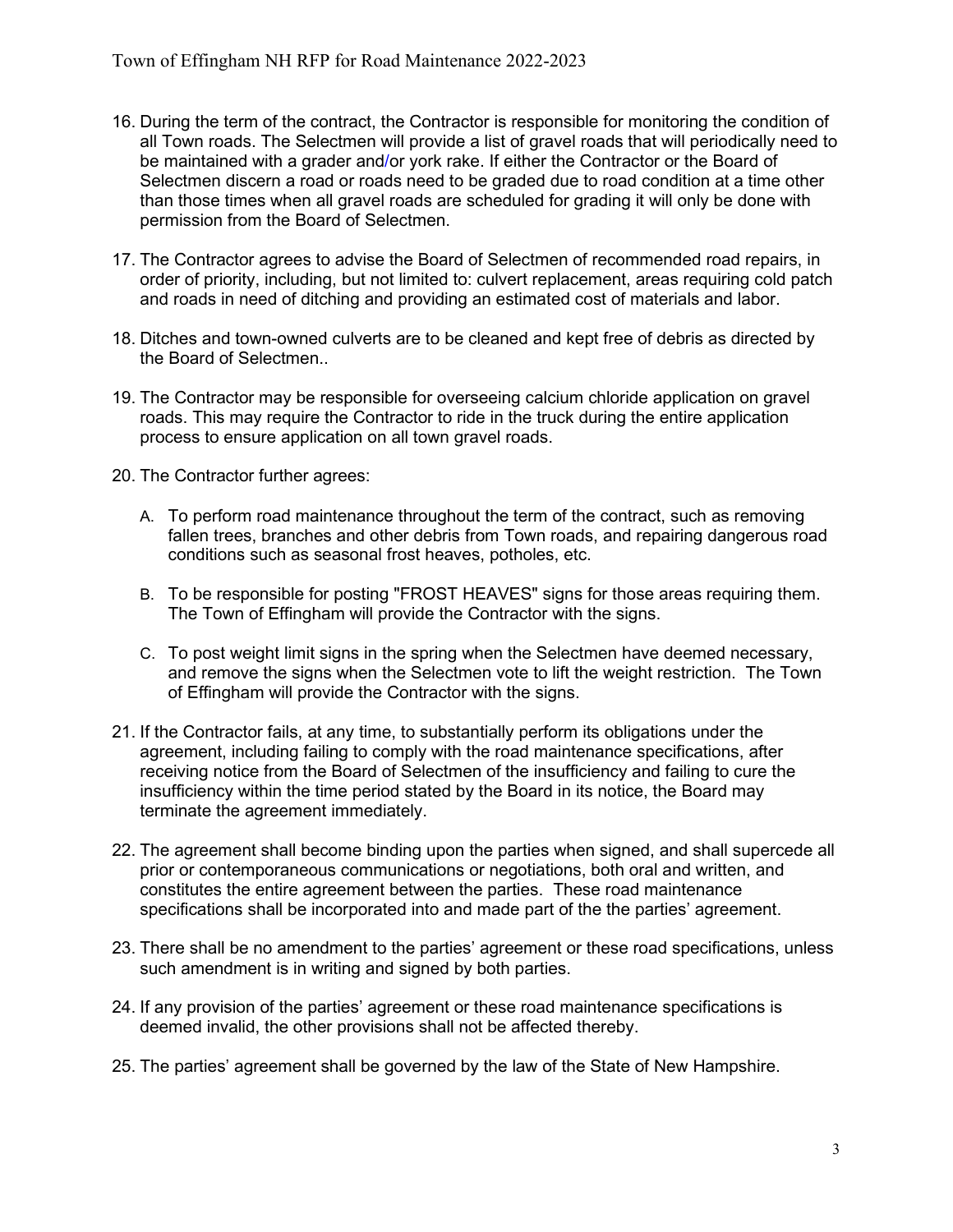## Town of Effingham

Road Maintenance Hourly Rate Agreement January 1, 2022 - December 31, 2023

Per hour quote should include the cost of an operator and any other equipment needed (ie: york rake, truck and operator).

Equipment Model/and or weight

| 1. Front end loader                              | \$<br>per hour            |  |
|--------------------------------------------------|---------------------------|--|
| 2. Road grader                                   | $\frac{1}{2}$<br>per hour |  |
| 3. York rake                                     | $\frac{1}{2}$ per hour    |  |
| 4. $\frac{3}{4}$ ton truck                       | $\frac{1}{2}$ per hour    |  |
| 5. One ton truck                                 | $\frac{1}{2}$ per hour    |  |
| 6. Ten wheel dump truck                          | $\frac{1}{2}$ per hour    |  |
| 7. Tri-axle dump truck                           | $\frac{1}{2}$ per hour    |  |
| 8. Labor                                         | $\frac{1}{2}$ per hour    |  |
| 9. Power saw                                     | $\frac{1}{2}$ per hour    |  |
| 10. Wood chipper                                 | $\frac{1}{2}$ per hour    |  |
| 11. Excavator                                    | $\frac{1}{2}$<br>per hour |  |
| 12. Backhoe                                      | $\frac{1}{2}$ per hour    |  |
| 13. PTO Blower of at least 50K FPM               | $\frac{1}{2}$<br>per hour |  |
| 14. Road sweeper                                 | \$<br>per hour            |  |
| 15 Accessibility to gravel and fill if required: | no<br>yes                 |  |

**Note**: *Equipment shall be of a size appropriate for the maintenance of municipal roads as determined by the Board of Selectmen.*